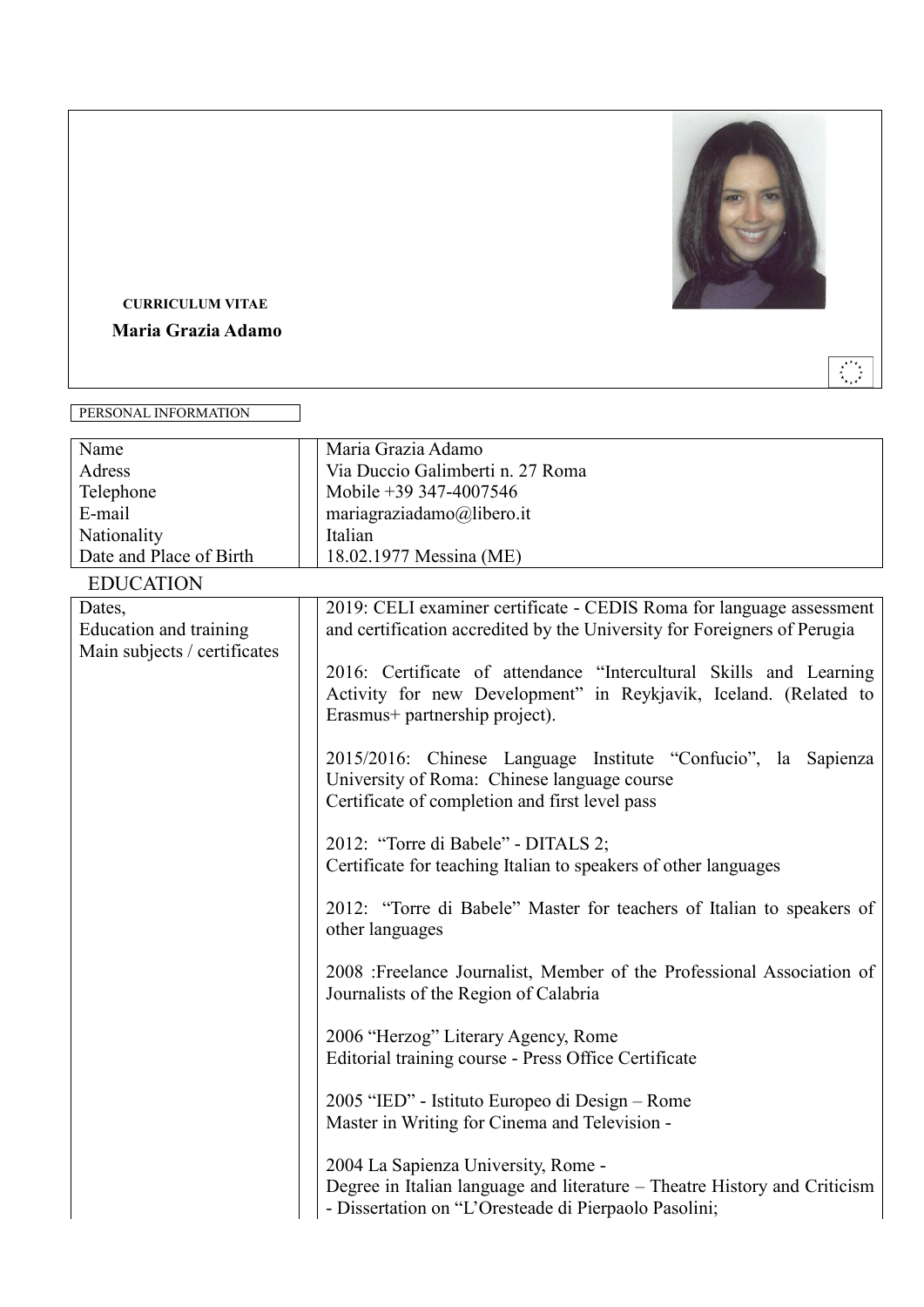2001 School "Circo a Vapore", specialised in theatrical teaching and screenwriting . Diploma in acting and -direction

Languages

| Native Speaker  | Italian        |         |                |         |  |
|-----------------|----------------|---------|----------------|---------|--|
| Other languages | Listening      | Reading | Speaking       | Writing |  |
|                 |                |         |                |         |  |
| English         | БI             | B2      | B <sub>i</sub> | B1      |  |
| Spanish         | A2             | A2      | A2             | A2      |  |
| Chinese         | $A\mathcal{L}$ | A2      | A2             | A2      |  |

Professional Fields Teaching Italian to speakers of other languages, teaching acting, trainer

Professional Experience 1413 years

| Dates               | 2013 to date: teaching Italian to speakers of other languages and CELI                                            |  |  |  |  |
|---------------------|-------------------------------------------------------------------------------------------------------------------|--|--|--|--|
| Main activities and | Exam Committee Chair/Examiner for "ILS" and "StudioItalia"                                                        |  |  |  |  |
| responsibilities    | international schools, Rome                                                                                       |  |  |  |  |
|                     |                                                                                                                   |  |  |  |  |
|                     | Currently Italian teacher and director of the Italian Language for                                                |  |  |  |  |
|                     | Foreigners Department, CELI Exam Committee Chair/Examiner<br>for<br>"Academy of study" school of Ladispoli (Rome) |  |  |  |  |
|                     |                                                                                                                   |  |  |  |  |
|                     | 2017 to date, teacher of Italian and Plida (Dante Alghieri) interviewer<br>at "Inforjob" for Chinese students     |  |  |  |  |
|                     | 2015/2016: Italian language teacher and CILS examiner for A2, B1 e                                                |  |  |  |  |
|                     | B2, special session with the University of Siena for the project                                                  |  |  |  |  |
|                     | "international work mobility" (from November 2015 to January 2016                                                 |  |  |  |  |
|                     | and September 2017) for the training of 12 teachers of Filipino                                                   |  |  |  |  |
|                     | nationality in collaboration with the Ministerial body "Italia Lavoro" of                                         |  |  |  |  |
|                     | Rome and the Phillipine Government through TESDA - Technical                                                      |  |  |  |  |
|                     | Education and Skills Development Authority - Manila.                                                              |  |  |  |  |
|                     | 2013-2015: Italian teacher for functionaries of the Embassies of the                                              |  |  |  |  |
|                     | Philippines and Ghana                                                                                             |  |  |  |  |
|                     |                                                                                                                   |  |  |  |  |
|                     | 2012: "Torre di Babele" Rome: 150 hours Teaching Italian to speakers                                              |  |  |  |  |
|                     | of other languages                                                                                                |  |  |  |  |
|                     | 2012/2013: "Actimed" Association, Rome: Italian teacher for classes of                                            |  |  |  |  |
|                     | Moroccon students.                                                                                                |  |  |  |  |
|                     |                                                                                                                   |  |  |  |  |
|                     | 2012/2013/2014/2015: Private Italian lessons (in groups of 4);                                                    |  |  |  |  |
|                     |                                                                                                                   |  |  |  |  |